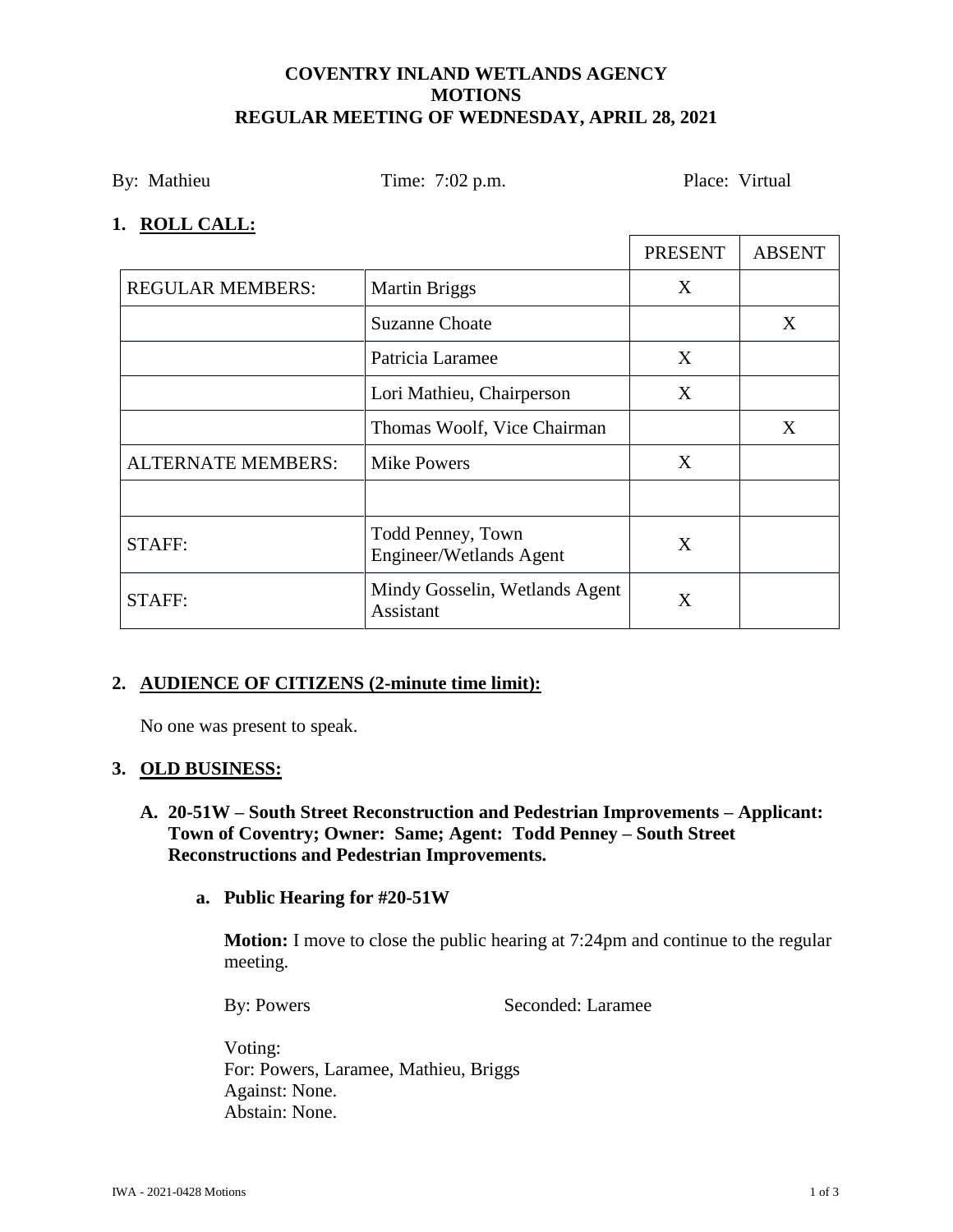### **b. Regular Meeting Discussion on #20-51W**

**Motion:** I move the Coventry Inland Wetlands Agency approve application 20- 51W – South Street Reconstruction and Pedestrian Improvements – Applicant: Town of Coventry; Owner: Same; Agent: Todd Penney – South Street Reconstructions and Pedestrian Improvements with the following conditions:

- Use of a Permeable surface for the sidewalk with the regulated areas of the project (Station 15+50 R to Station  $27+50$  R ( $\sim$ 1,225 linear feet).
- The activities (3-sided box culvert, retaining wall, drainage and sidewalk) required in the wetland corridor at the road culvert crossing shall be done during the dry season of the wetlands to minimize wetland disturbance.
- The project will maintain the No Parking signs to discourage parking in the newly constructed vegetative swale.
- The Town of Coventry create and install an educational sign explaining the project design in relation to the wetland area/corridor.
- The Town of Coventry submit the Coventry Inland Wetland's Storm Water Mitigation Feature Inspection Report of the newly created vegetative swale every year as per the form's requirement.
- The vegetative swale shall be planted with the Soil Scientist recommended New England Erosion Control/Restoration Mix for Detention Basins and Moist Sites by New England Wetlands Plants, Inc.
- Hold a preconstruction meeting with the applicant and any other subcontractors prior to the start of activities to review construction sequencing.
- Additional erosion and sedimentation controls maybe required by the Wetlands Agent as the site conditions and/or weather may warrant.
- Any substantive change to the approved plan shall be approved by the IWA under its modification process.

By: Briggs Seconded: Powers

Voting: For: Powers, Laramee, Mathieu, Briggs Against: None. Abstain: None.

# **B. 14-07W (MOD.) – 145 Edgewater Drive – Applicant: James and Edyta Rotundo; Owner: Same; Agent: None – Landscaping Plan**

**Motion:** I move the Coventry Inland Wetlands Agency approve application 14-07W (MOD.) – 145 Edgewater Drive – Applicant: James and Edyta Rotundo; Owner: Same; Agent: None – Landscaping Plan with the following conditions:

- The applicant/owner shall submit to the Wetlands Agent a proof of inspection for each storm water mitigation feature once a year in the spring on the "Storm Water Mitigation Feature Inspection Report" form to be provided by the Town of Coventry.
- Landscape Plantings be reviewed and approved by Town staff prior to the start of construction activities.